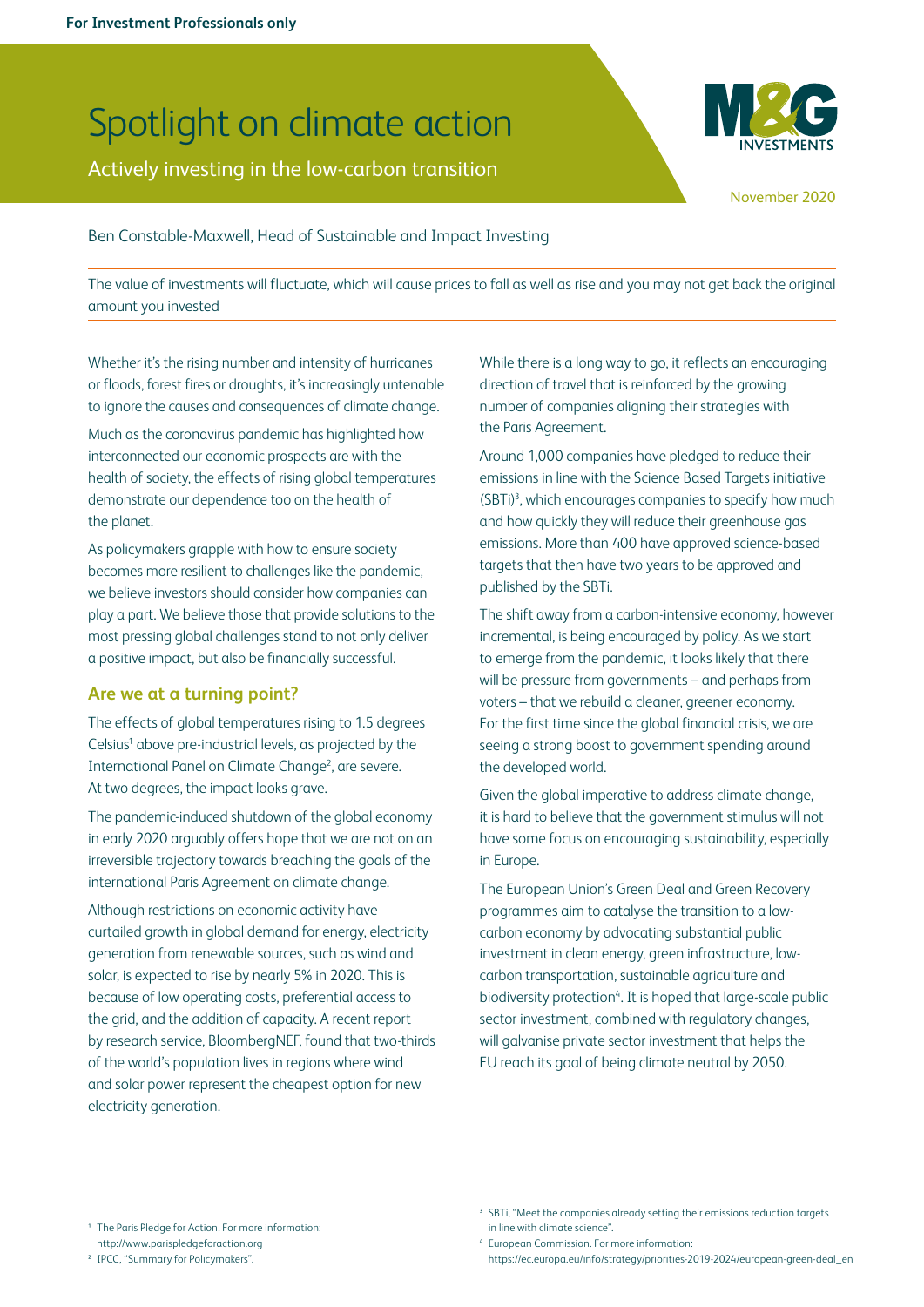# **Targeting climate change**

By investing in listed equities with the potential to deliver a positive impact, alongside the pursuit of financial returns, we can invest in companies that offer solutions to the world's most pressing challenges. To identify impactful stocks, fund managers may look to assess the extent to which companies explicitly aim to address societal and environmental issues. Their impact must be intentional, not accidental.

Impact investors can look to gauge the positive impact that a company delivers against the United Nations Sustainable Development Goals (SDGs). These are a universally recognised articulation of the most pressing challenges facing people and the planet.

We can map a company's activities to a primary SDG – in this case combatting climate change – and quantify their contribution towards achieving it. Seven of the 17 SDGs directly relate to climate change.

By establishing key performance indicators that are pertinent to that company delivering an impact against that SDG – for instance, carbon emissions per gigawatthour (GWh) of electricity generated by an energy company – we can assess whether we are making a positive contribution through our investment.

# **How investors can keep up the pressure**

Active investors like M&G have long held company management to account on corporate strategy and governance. In the same way, we can hold feet to the fire on climate change.

Companies need to properly understand the risks, and we believe it is the role of investors to persuade company management to make positive changes. Frank discussion about the material risks that climate change poses to a company – for instance, if rising sea levels might inundate its coastal assets – can shape opinions and strategy.

When it comes to lending enough weight to the management of climate risks, an important step is disclosure. The Taskforce for Climate-related Financial Disclosures (TCFD) has developed a framework for consistent climate-related financial risk disclosures, upgrading the importance of climate reporting by requiring its integration within financial accounts.

We also want to see ambitious targets and metrics to ensure companies make tangible progress towards mitigating risks.

Another vital step is linking executive remuneration to climate-related goals. Rewarding progress and aligning incentives makes them more likely to be achieved.

Investors are right to support companies that take steps towards combatting climate change, but it is also right to expect material progress. If companies fail to act, investors have a responsibility to use all tools at their disposal.

The threat of divestment can be effective, but it is no panacea. Actively using ownership and stewardship as instruments – exerting pressure alongside other shareholders on companies to decarbonise or even make radical changes to their business model – can be more powerful and effective over the longer term.

Investors with more than US\$40 trillion in assets under management have signed up to Climate Action 100+, an investor initiative to ensure the world's largest corporate greenhouse gas emitters act on climate change. By October 2019, two years into the initiative, 70% of the companies targeted had made some sort of commitment to tackle emissions<sup>5</sup>. .

Net zero commitments from the likes of Maersk and Nestlé have followed engagement by Climate Action 100+6 . In 2018, Royal Dutch Shell linked executives' long-term incentive plans to meeting new carbon emissions targets<sup>7</sup>. .

## **Playing a part in the solution**

The environmental risks of climate inaction are evident. Where companies do not act, they will not only expose themselves – and their investors – to financial losses, but they will miss opportunities for success that lie in tackling this challenge.

Transitioning existing investment portfolios will play a critical role, but investment in climate solutions will also be necessary if we are to effectively curb climate change.

With growing recognition of the urgency of the challenge, from governments and investors alike, there are obvious opportunities for companies that can offer solutions to tackle climate change.

Where companies can tap into trends like rising demand for green electricity, their shareholders can aspire to achieve sustainable financial returns and contribute to a demonstrably positive impact for the planet and its people.

<sup>5</sup> Financial Times, ["Corporate eco-warriors driving change from Shell to](https://www.ft.com/content/2db23ad7-da5c-4f1e-a100-a77a72226587)  [Qantas"](https://www.ft.com/content/2db23ad7-da5c-4f1e-a100-a77a72226587), 8 August 2020.

<sup>6</sup> Climate Action 100+. For more information: http://www.climateaction100.org/

<sup>7</sup> Shell, "[Joint statement between institutional investors on behalf of Climate Action](https://www.shell.com/media/news-and-media-releases/2018/joint-statement-between-institutional-investors-on-behalf-of-climate-action-and-shell.html)  [100+ and Royal Dutch Shell plc \(Shell\)](https://www.shell.com/media/news-and-media-releases/2018/joint-statement-between-institutional-investors-on-behalf-of-climate-action-and-shell.html)", 3 December 2018.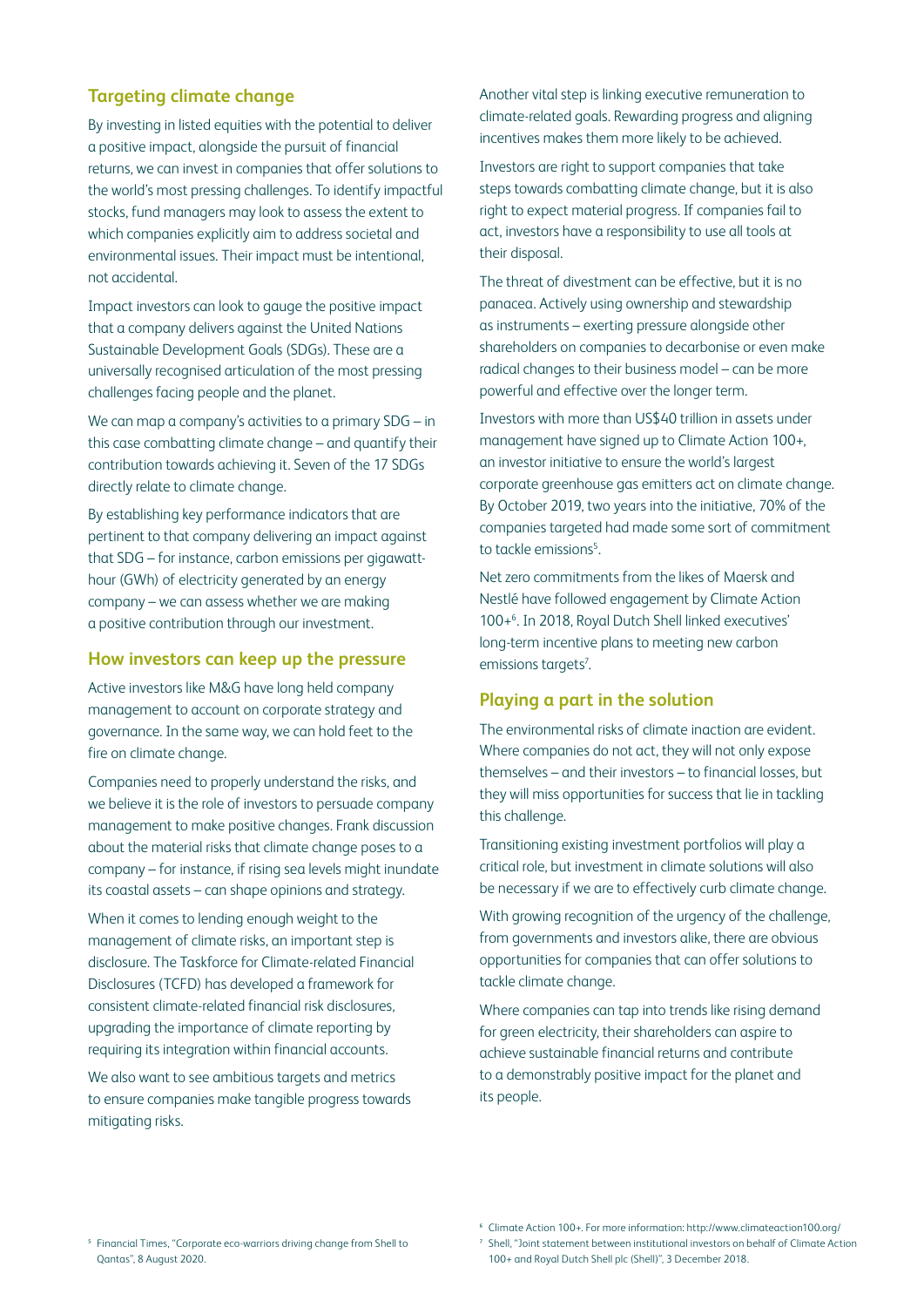# **The power of leadership**

We believe there are opportunities for investors to channel more capital to companies that are having a direct positive impact in the fight against climate change and are actively accelerating the shift to a low-carbon economy.

This includes those involved in the production of renewable electricity, as well as those whose solutions increase energy efficiency and promote circular models. These companies might be 'pioneers' – whose products or services have a transformational effect on combatting climate change – 'enablers' – which provide the tools for others to deliver climate solutions – or 'leaders'.

Leading companies which spearhead and mainstream sustainability in their sectors can deliver considerable positive impact given their clout and the power of influence.

Take Ørsted, for example, which is at the forefront of society's transformation towards renewables. Having been one of Europe's most fossil fuel-intensive energy companies just a decade ago, the Danish company has transformed itself to a leader in green energy and was rated "the world's most sustainable company" for 2020 in Corporate Knights' Global 100 Index<sup>8</sup>. .

In 2006, Ørsted produced 80% of its electricity from coal. Today, Ørsted has built more offshore wind farms than any company worldwide and has committed to being coal-free by 2023, when it will have reduced its carbon emissions by 96% compared to a decade ago<sup>9</sup>. The company wants to be carbon neutral by 202510, and states that it will work towards achieving carbon neutrality in its total carbon footprint, both direct and indirect, by 2040.

We believe the world's leading owner and developer of offshore wind power is making a demonstrable positive impact towards its stated purpose, as "a renewable energy company that takes tangible action to create a world that runs entirely on green energy".

**Ørsted – Global leader in offshore wind power Intention** 

- To make a direct contribution to create a world that runs on green energy
- Coal-free by 2023
- Carbon neutral by 2025.

### Impact

- Generated 15.5 terawatt hours (TWh) of renewable energy in 2019
- Equates to saving of 11.3 million tonnes of  $CO<sub>2</sub>$ emissions (a 40% year-on-year increase), equivalent to powering the lives of roughly 18 million people
- Green share of its overall energy generation rose from 75% to 86% in 2019.



9 Ørsted. For more information: https://orsted.co.uk/About-us/Our-company/About-Orsted

10 [Ørsted ESG performance report 2019](https://orsted.com/-/media/annual2019/ESG-performance-report-2019.pdf).

<sup>8</sup> Corporate Knights, "[2020 Global 100 ranking"](https://www.corporateknights.com/reports/2020-global-100/2020-global-100-ranking-15795648/), 21 January 2020.